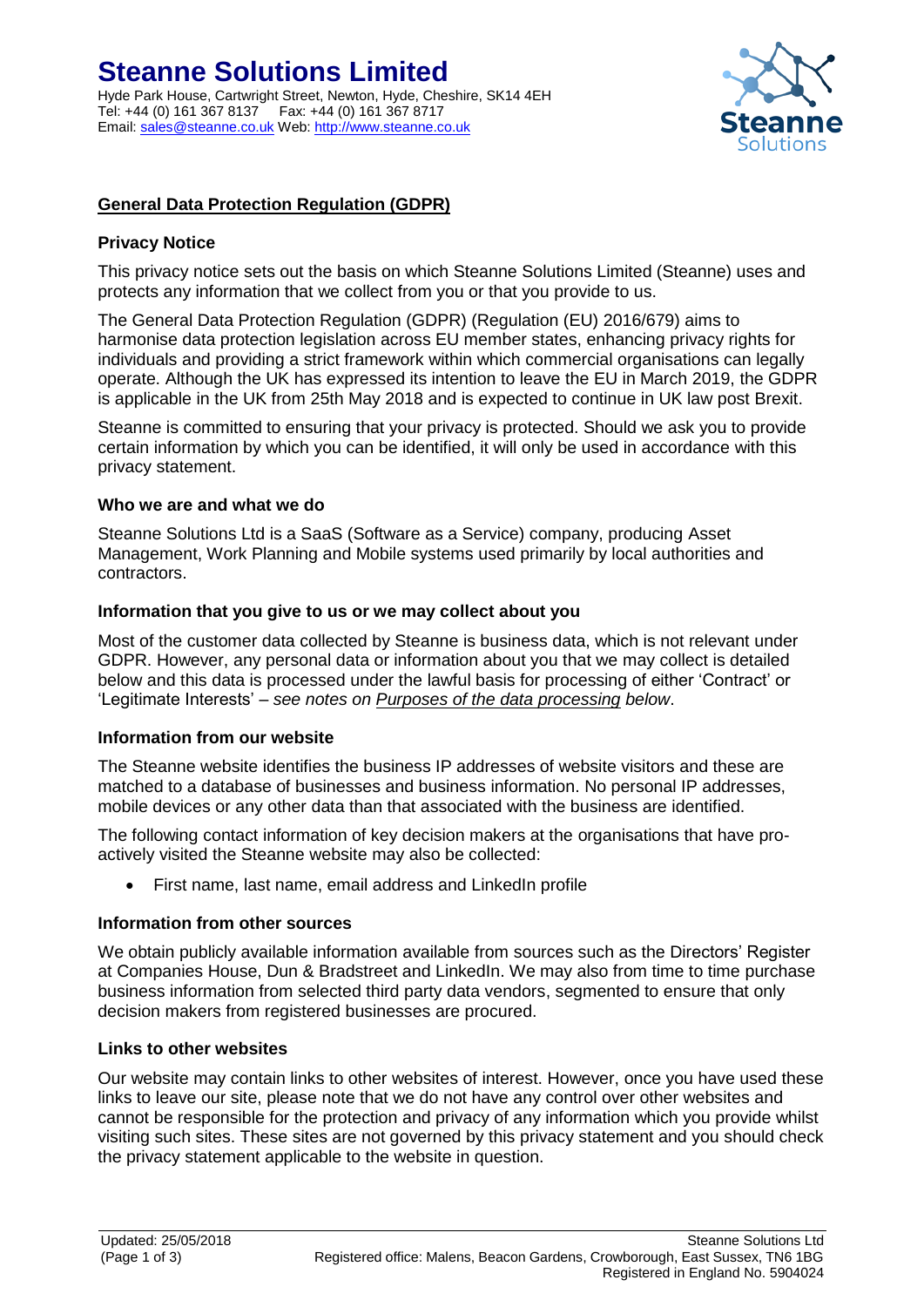

# **Lawful Basis for Processing Personal Data**

Under the EU General Data Protection Regulation (GDPR) there are six lawful bases for processing personal data (source: [ico.org.uk](http://ico.org.uk/) - February 2018).

. These are detailed as follows:

- Consent The individual has given clear consent their personal data to be processed for a specific purpose
- Contract The processing is necessary for a contract with the individual, or because they have asked for specific steps to be taken before entering into a contract
- Legal Obligation –The processing is necessary to comply with the law (not including contractual obligations).
- Vital Interests The processing is necessary to protect someone's life.
- Public Task The processing is necessary to perform a task in the public interest or for official functions, and the task or function has a clear basis in law
- Legitimate Interests The processing is necessary for legitimate interests or the legitimate interests of a third party unless there is a good reason to protect the individual's personal data which overrides those legitimate interests.

## **Purposes of the data processing**

We use information held about you in the following ways:

- To carry out our obligations arising from any contracts that we have entered into or intend to enter into between us and to provide you with the information, products and services that you request from us or we think will be of interest to you because it is relevant to your organisation.
- To provide you with information about other goods and services we offer that are similar to those that you have already purchased, been provided with or enquired about.
- To follow up any website visitors in order to serve their needs and generate business sales as appropriate.

For the purposes of data protection legislation currently in force, the data controller is: Steanne Solutions Ltd, Hyde Park House, Cartwright Street, Newton, Hyde, SK14 4EH and our nominated representative is Tom Crompton.

## **Disclosure of your information inside and outside the EEA**

We do not share any personal information with third parties, either in or outside the European Economic Area (EEA).

## **Data Storage and Retention**

All Steanne data is processed and stored in the UK within a secure environment. Personal data (eg: CVs no longer required once a vacancy has been filled) is deleted once it is no longer required.